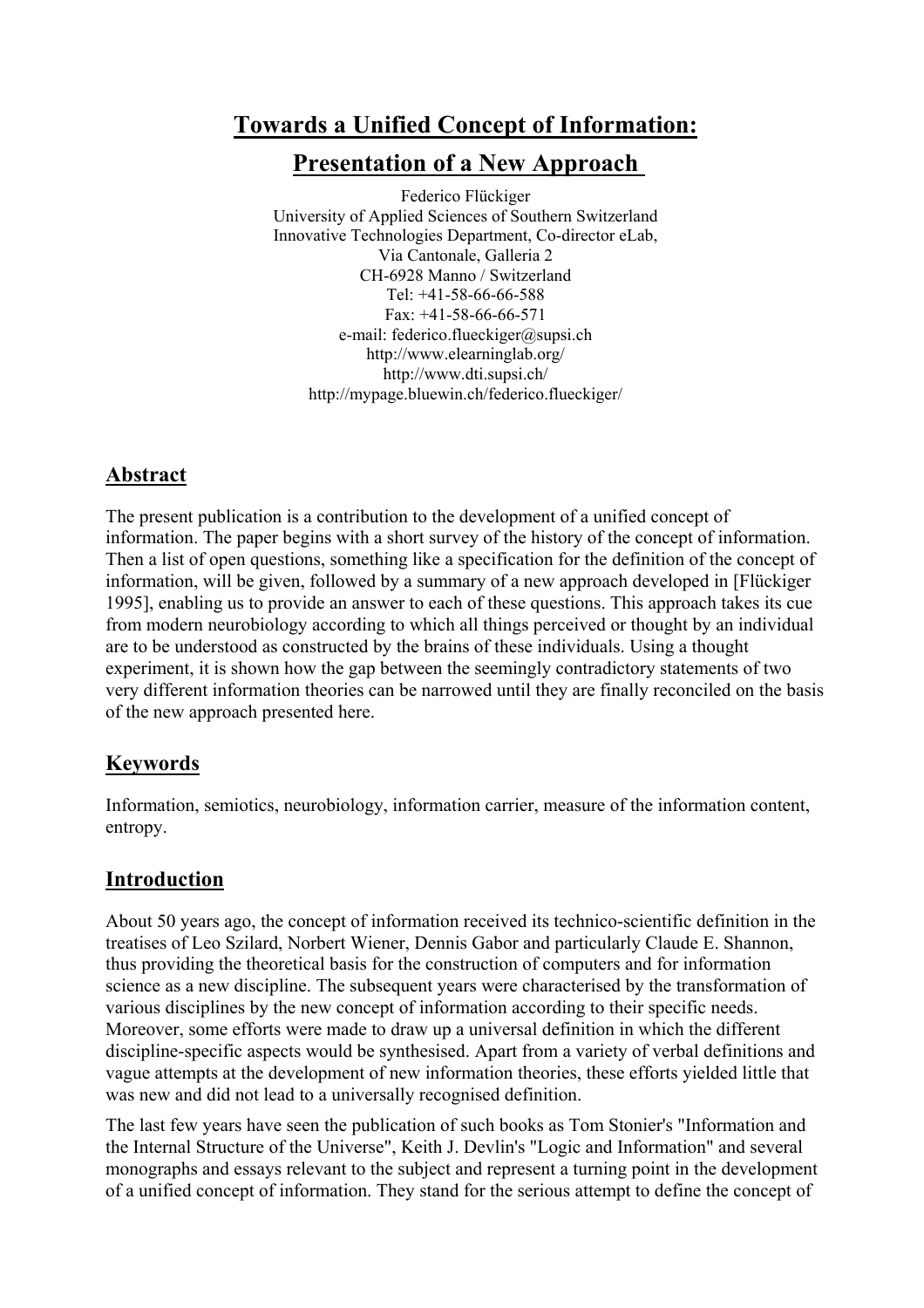information in a way that cuts across the borderlines of individual disciplines. Thus, issues such as "The Quest for a Unified Theory of Information", the subject of the present conference, are foregrounded again. But the fact that such issues are still raised shows that recent attempts to unify the concept of information need to be examined very closely.

#### **Requirements for a unified information theory**

It is clear that a unified information theory has to be able to contain all the statements of existing information theories. Most of the surprisingly extensive body of work on this subject can be roughly divided into two seemingly irreconcilable types of information theories, the functional-cybernetic and the structural-attributive:

- 1. Functional-cybernetic information theories: In this category, information is understood as functionality, functional meaning or as a feature of organised or self-organising systems. Thus, the functional-cybernetic information theories explain the dynamic aspect of information. They have their roots in Claude E. Shannon's work "The Mathematical Theory of Communication." The model on which they base themselves is Shannon's general communication system (cf. [Shannon 1969, p. 33]), a schematic representation of the transmission of a message from an information source to its destination. Following Shannon, the "amount of information" or information content of functional-cybernetic information elements can be given in the form of a rarity value (probability): The less frequently an information element appears in a message, the higher is its information content. Typical representatives of this point of view are Johannes Peters, Fred I. Dretske and Werner Ebeling.
- 2. Structural-attributive information theories: In these theories, information is understood as structure, diversity, order, etc. They evolved from thought experiments conducted by Leo Szilard, Norbert Wiener and L. Brillouin, and were given their first definite form in Donald M. MacKay's "Information, Mechanism and Meaning." The model underlying his book says that each animate or inanimate individual has an inner structure, the diversity of which constitutes the individual's information content. Apart from MacKay, typical representatives of this approach are Doede Nauta jr., Keith J. Devlin and Tom Stonier.

The two types of information theories explain different aspects of information and both types have remained useful to this day. The functional-cybernetic approach, for instance, contributed considerably to the information-theoretical groundwork for the construction of computers and certain branches of software development. It remains important, being applied to the current theory of neuronal networks and self-organisation, and is used to explain informationtheoretical aspects of neurobiology. Thanks to its close relationship to semiotics (cf. [Nauta 1970]), the structural-attributive approach was quickly taken up in the humanities, where it contributed to the further development of these disciplines. And in the technical sciences, the concepts of data modelling and object orientation, as well as the information-theoretical aspects of inheritance can be derived from structural-attributive statements.

Many issues remain objects of controversy between the different information theories, as the following survey shows:

- Does information, as the philosopher Hans Titze thinks, take place exclusively at the mental level, or is information situated in the world as information about structured reality, as postulated by John Barwise and Jon Perry?
- Can only true statements, that is, statements anchored in reality, be informative, as Fred I. Dretske suggests, or is truth merely an accidental feature of information, as Shannon claims?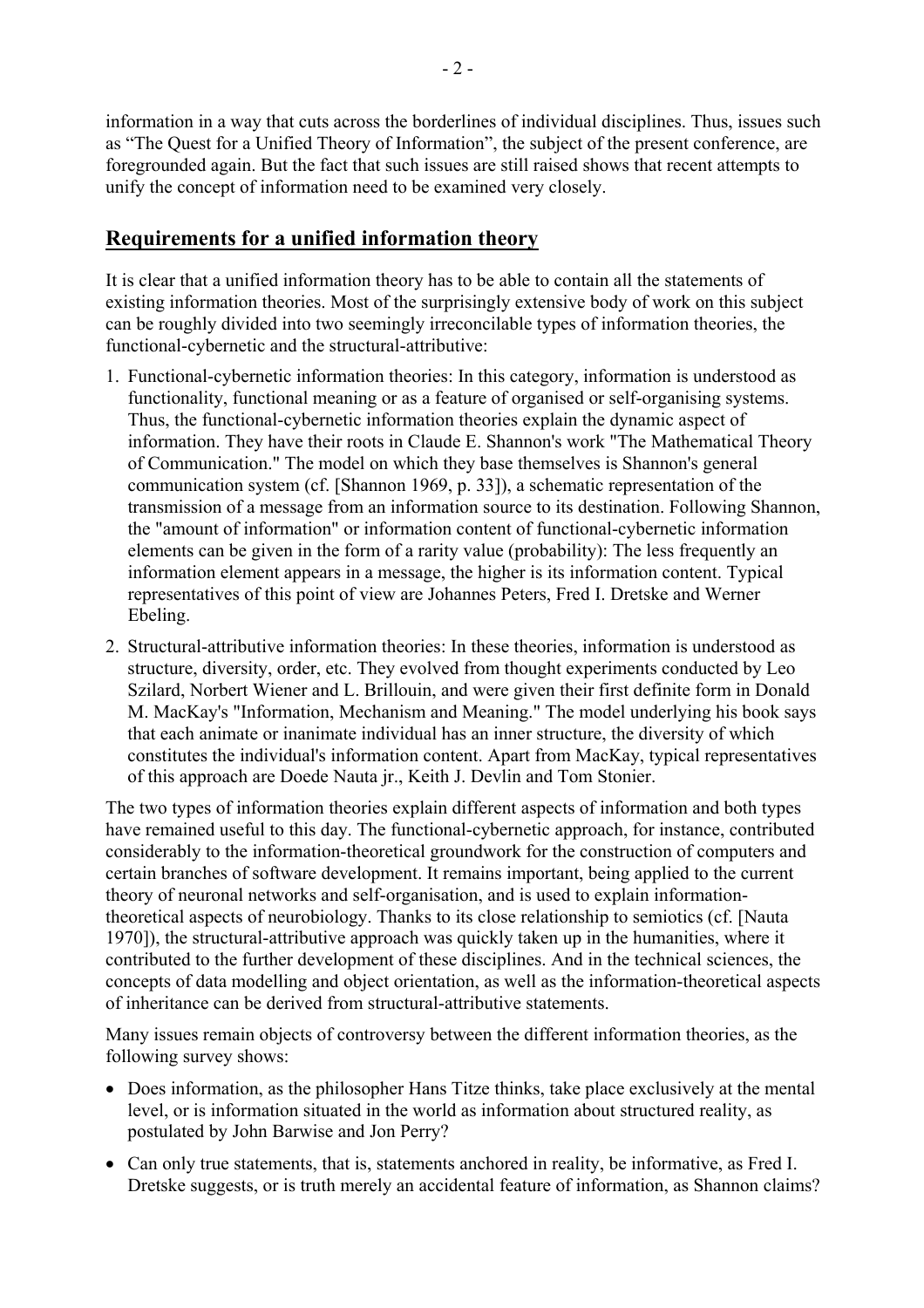• Is Shannon's entropy as the measure of the information content which can be transmitted in a given code, MacKay's descriptive information content, which measures the structural cardinality of the information element, or Stonier's approach using negative entropy the right method for measuring information?

Finally, let me mention here that certain fundamental problems are not treated by the different approaches at all or only in passing. For example, the existence of so-called "unaddressed" information, that is, information which an individual observes by accident in his or her environment<sup>1</sup>, is accepted by some theories as an information phenomenon, but explained by none of them.

### **Presentation of a New Approach**

 $\overline{a}$ 

[Flückiger 1995] presents a new unified concept of information, which I shall summarise and illustrate here. Issues that have remained controversial, such as the key questions listed in the preceding section, are given a consistent explanation in this new interdisciplinary information theory. It is based on the following ideas:

The different requirements for an information carrier can only be contained by the very general concept of the thing as a unit in perceptual and conceptual reality, and not, as often suggested, by the concept of the sign as proposed by the semiotician Charles W. Morris. This entails the development of a new understanding of the semiotic terms syntax, semantics and pragmatics. These no longer stand for fundamentally different concepts of relations between the things, but they merely designate the situation-specific characteristics of any kind of directed relation. In other words, I reject the autonomy of syntactical, semantic and pragmatic relations as proposed in semiotics and replace it by the view that each directed relation between two things can be interpreted syntactically, semantically and/or pragmatically depending on the thing that is analysed and its situation.

In [Flückiger 1995], this concept is first of all situated within the humanities with reference to Willard van Orman Quine's theoretical reflections on semantics and Jon Barwise and John Perry's theory of situation semantics. The subsequent presentation of various theories about learning and knowledge, in particular the presentation of insights into learning and knowledge gained in modern neurobiology, will illustrate that my thesis is compatible with modern epistemological and scientific evidence. What is more, evidence provided by neurobiology that everything that can be perceived or thought must be understood as a thinking subject's mental construction (cf. [Zeki 1992] and [Singer et al. 1990]) is an important pillar of the information theory proposed here. Thanks to this insight, similarities between the neuronal structure of the brain, the structure of knowledge and the structure of perceptual reality emerge clearly.

This provides the basis for a new, formalised information theory, with a conclusion in the form of a 'Law of Information Theory' which is very similar to the Second Law of Thermodynamics.

In the present paper, one of these ideas — namely the neurobiological basis of this new approach — will be tested in a thought experiment, designed to show whether it is capable of reconciling two very different theories about information, namely Tom Stonier's "Information and the Internal Structure of the Universe" and Claude E. Shannon's "The Mathematical Theory of Communication." Modern neurobiology postulates that all things ever perceived or thought

<sup>1</sup> An example of "unaddressed" information: A man is walking in a street on a very windy day. Chance would have it that a tile falls from a roof directly towards the man. If the man notices the tile, he will be informed without warning; not by binary selection from alternatives, neither by a sign, but merely by the situation of the tile falling towards him.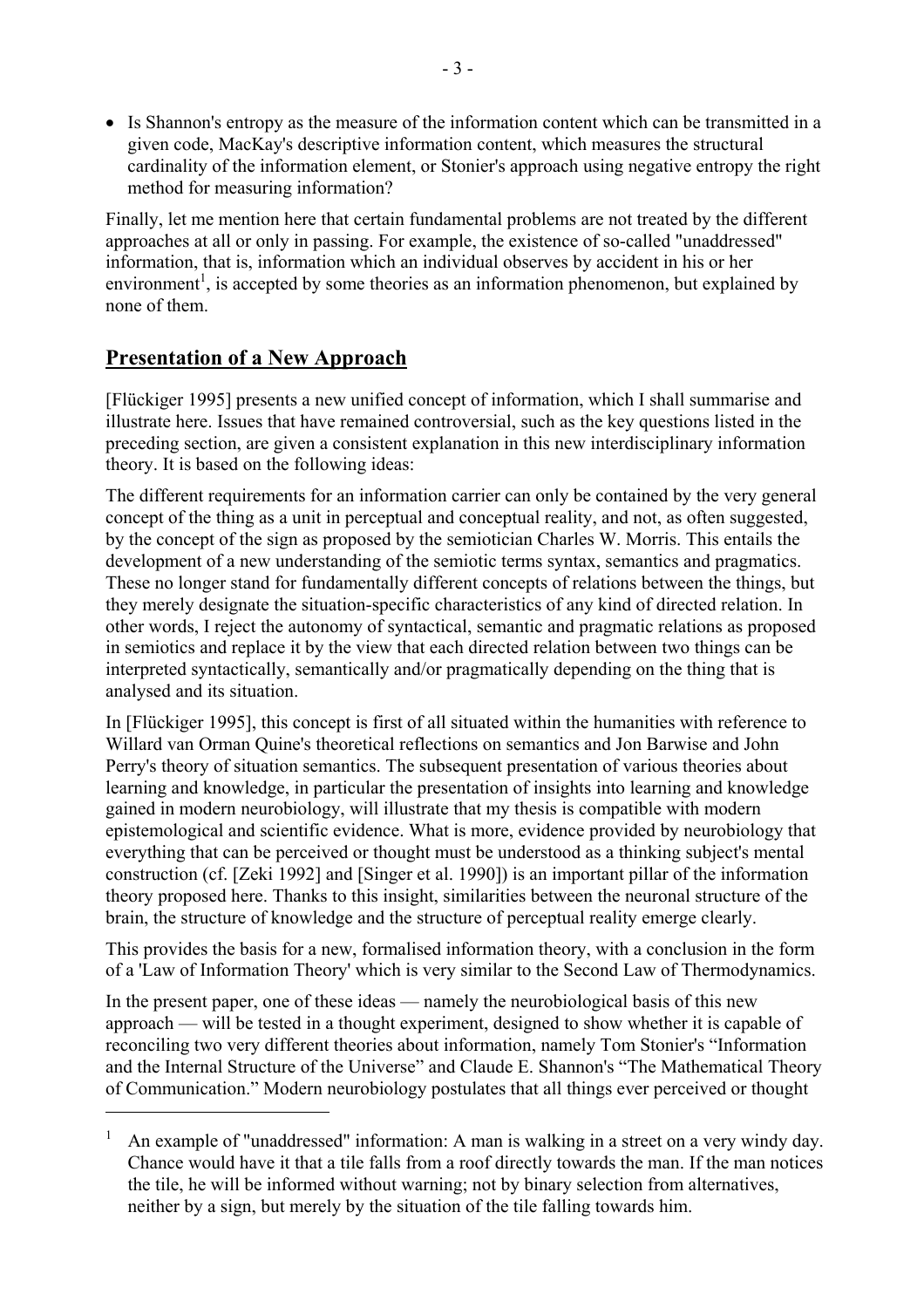by individuals must be understood as brain constructs of these individuals and that these things can therefore also be the object of information, which we will for the moment understand intuitively. Whatever we see (the page just read), recognise (the contents of this page), experience (the behaviour pattern of the lecturer) and whatever thoughts are going through our minds, these are all things that only come into being by a process in our brains. Simply put, these things obey the following rules:

- 1) The thing is self-contained and can be clearly delimited from its surroundings.
- 2) The thing is associated with the individuals that construct it. This has the following consequences:
	- a) The thing is subject to a time limit, with a maximum duration given by the individual's life span.
	- b) The thing is a posteriori. Nevertheless, it always relates to a probable, a priori entity.
- 3) A thing may consist of other things and may itself be part of a more comprehensive thing.
- 4) The thing is surrounded by a closure of directed relations which link the thing to other things; however, the following should be noted:
	- a) The direction of a relation is not to be understood as the direction in which a point can be reached, but is simply designed to distinguish between the "semantic" relations, pointing away from the thing and the "syntactic" relations pointing towards the thing.
	- b) Any relation can have the function of a thing (with the corresponding structure) if it is perceptible or intelligible.

In the concept of information proposed here, things are thought as information carriers and the relations between these things as information elements. If a thing is related to other things, forming a coherent structure, this is called an information structure. According to Søren Brier, this lays the foundation for a so-called autopoietic concept of information.

This is sufficient to define the framework of a unified information theory. The structure of the thing as sketched above can map perceptual objects as well as recognisable events, with every conceivable figment of the imagination into the bargain.

The structural-attributive aspect is covered by rules 1, 3 and 4. Information as an organised structure, as it is proposed by Stonier, can in this sense be understood as a thing containing further things as its structural components. A structure may be enlarged by the integration of further things through an information process, automatically increasing (according to Stonier) the information content of the structure. Thus, for Stonier it is clear that the measure of information as an organised structure must be a negative entropy, because currently the (physical) entropy of a system is interpreted as a measure of the disorder of this system. The fact that Shannon proposes a positive entropy as the information content is for Stonier a reason for rejecting Shannon's communication theory as a basis for an information theory.

Now, the neurobiological view leads us to discuss rule 2, which complements rules 1, 3 and 4. According to this rule, a thing is always a thing for an individual whose brain has constructed this thing on the basis of its perceptions or its mental processes. — To illustrate this, let us look at the desk at which I am seated. My perceptions may lead me to say that it is made of wood, that its colour is brown and that it contains a set of three drawers. Anyone seeing this desk will very probably be able to agree to these statements. Nevertheless, the way in which my vis-à-vis perceives this desk will always remain a mystery to me. When seeing the brown colour, does he have the same sensations as I or does he on the contrary experience this colour as I would something coloured blue? I will never be able to answer such questions with certainty. I only know that my vis-à-vis gives the same names to the same objects and the same features as I.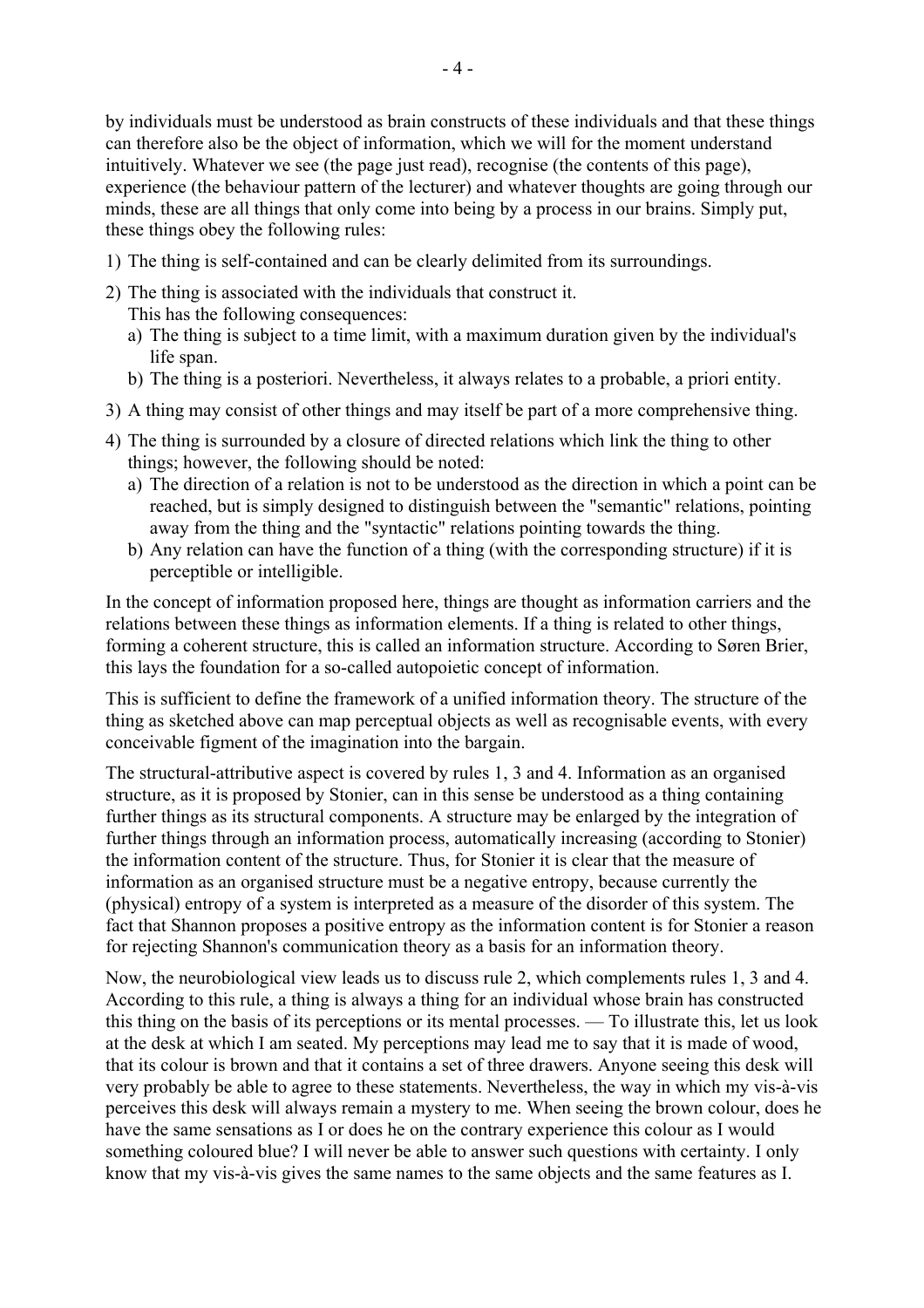The impression the desk creates will always remain his own, private perceptual experience, of which no other individual will ever have a glimpse.

Consequently, drawing on the neurobiological hypothesis above, we can construct a unified information theory in which information is considered as a thing and thus as an individual's private phenomenon. Information in Stonier's sense is therefore only an organised structure insofar as the individual in question recognises it as such. Thus, a text written in Finnish conveys much less information to me than to an individual who knows the Finnish language. And if we take our thought experiment to its logical conclusion, the information process, which according to Stonier leads to the enlargement of an existing organised structure, is also to be understood as an individual's private process. In other words: An information process supplements an individual's mental structures with new elements. Whether extra-mental structures are also formed and informed cannot be decided by us as individuals, if we accept the neurobiological hypothesis, since the existence of extra-mental phenomena may seem plausible to us, but cannot be proven.

For the time being, we can draw an interesting conclusion from this thought experiment: After such an information process has taken place, an individual will have more possibilities of informing her or his surroundings than before because the structural content of her or his mind has been increased. Thus we are faced with a constellation that is very similar to that in Shannon's communication model: The individual as information source can transmit all the more messages to his destination, the more structural elements for the production of such messages he has at his disposal. Shannon would give the amount of information of an information source as a positive entropy value. The fact that the entropy value increases in line with the structural content of the information source fits quite well with the results of our thought experiment.

This leaves us with the paradox that the same state of affairs which is measured by Stonier with a negative entropy is now, if we follow rule 2 and Shannon's communication theory, indicated by a positive entropy value. We are proposing measuring the content of an organised structure as a positive entropy, the value which is generally taken to represent a measure of the disorder of a system. This apparent contradiction is to be addressed next.

First of all, we have to ask whether entropy, according to many authors the most mysterious concept of modern physics, can really in all its applications be interpreted as the measure of the disorder of a system. In terms of our thought experiment, this question clearly has to be answered in the negative. Entropy would have to be interpreted not as the measure of the disorder of a system, but as an individual's capacity to interact with its surroundings. The greater its capacity to interact, the greater its entropy.

On closer examination we see that this interpretation of entropy can even be applied to physical problems. Let us, for instance, consider an ideal gas in a closely sealed container with an invariable volume. If this gas is heated, its entropy will of course increase. The traditional view has it that the concomitant increase in the disorder of the system manifests itself in the greater confusion created by the acceleration of the gas particles in the container. Alternatively, however, we could say that the capacity of individual particles to interact with the walls of the container and with other particles is increased by the higher particle speed. It seems that a generally valid interpretation of the concept of entropy has not been found yet and that earlier interpretations must not be extended to new applications without hesitation.

Nevertheless we are led to conclude that the concept of entropy proposed here agrees well with the second law of thermodynamics. Moreover, the formal part of [Flückiger 1995] shows in the definition of Theorem 3, entitled 'Law of Information Theory,' a possibility of deriving a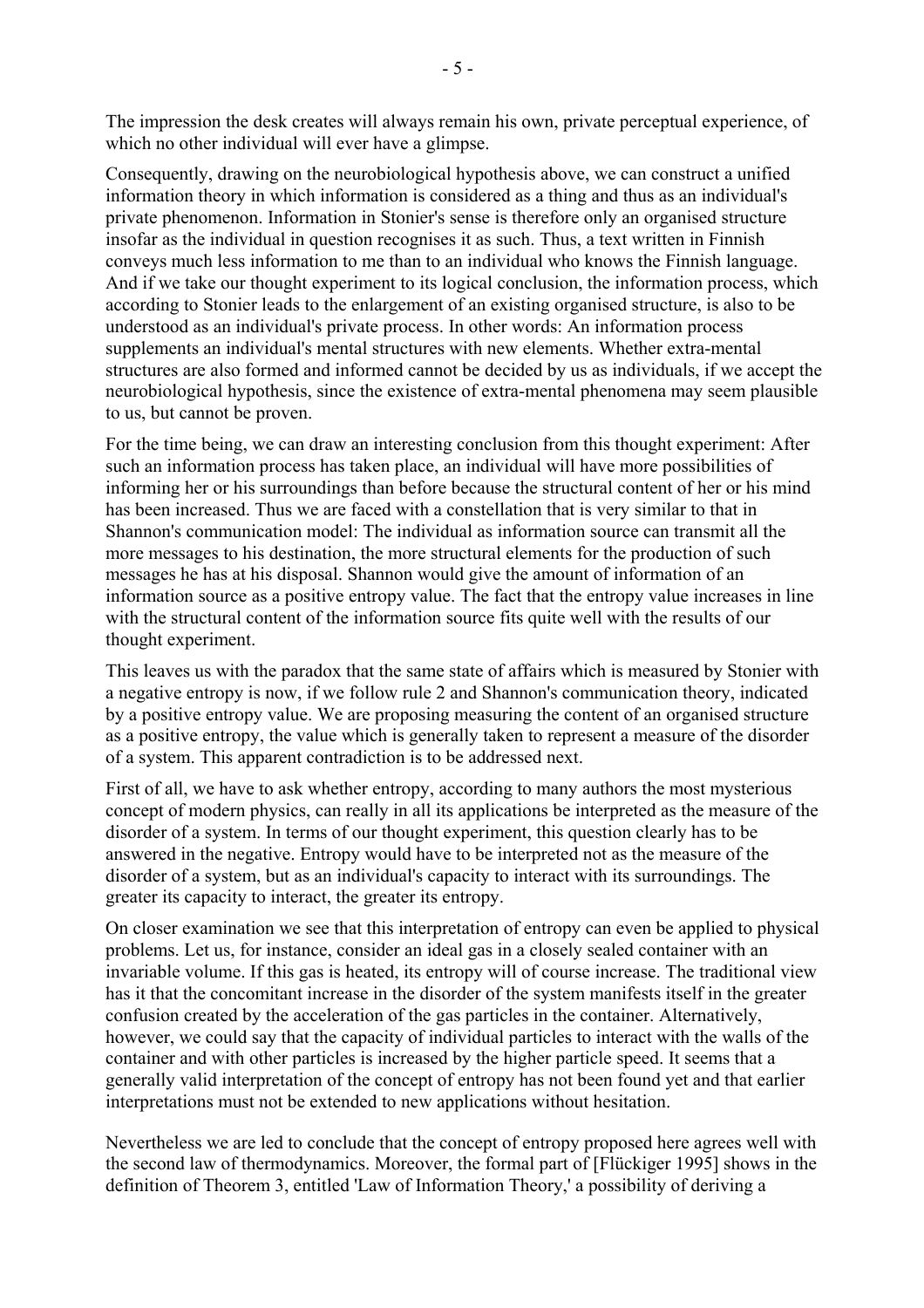proposition from the information theoretical concept of entropy that is closely related to the second law of thermodynamics. It reveals affinities between thermodynamic processes and information processes.

## **Results**

The thought experiment rehearsed in the preceding section has shown how a concept of information based on neurobiological findings can reconcile two seemingly very different information theories. The two theories were certainly not chosen at random, but it has been shown in [Flückiger 1995] that other traditional information theories can be integrated by this approach as well. Moreover, the new theory has other advantages. For example, the three questions posed above, which are answered contradictorily by different information theories, can be given consistent answers:

- The assertions made above, based on rule 2, lead us to conclude that information of whatever kind must be interpreted as a mental phenomenon. This has some interesting consequences: As a brain construct, language, which according to Barwise and Perry is only the carrier of information, has the same structure as the things of the external world and can thus be integrated in the new information theory in the same way. This applies equally to verbal utterances in the sense of organised sequences of well-defined words and to their content, which usually refers to other cognitive products of the brain that formulates them. These cognitive products are either representations of perceived reality or pure fictions fabricated by the individual brain. Among the latter are theoretical conclusions that are based on scientific findings as well as completely imaginary or deliberately false information.
- Because information as an individual's brain construct need not be anchored in reality, truth, however desirable it may be, must be considered as an accidental feature of information. This accommodates truthful information as well as conscious and unconscious misinformation in the same theory, which is welcome because it makes this information theory more comprehensive. Thus the statement  $1+1=3'$  may contain information in different ways: To those who have not yet been introduced to the functioning of the '+' operator this statement will contain a first definition on the way to a full understanding of the operation of addition. Those who have already been introduced to this concept, on the other hand, will conclude that it is false and that the utterer either has no knowledge of the correct result or deliberately tries to deceive the destination.
- As a measure of the information content, Shannon's conception of statistical entropy is vastly to be preferred, because, first, it is an adequate representation of the observed data and, secondly, has proved superior in practice. Moreover it is the author's contention that information theory can be more easily integrated into the natural sciences with a generalised concept of entropy than with other conceptions (cf. [Flückiger 1995] chapter 4.5).

Even so-called unaddressed information can be explained with the new approach. According to rule 2, information is only unaddressed as long as it has not been recognised as such by a particular individual. Once it has been recognised, the individual awaiting the information in question becomes its addressee. This creates a normal information situation, which need not be treated separately.

Finally, an important advantage of the unified concept of information presented here should also be mentioned: The fact that, according to rule 2, the thing, and thus information, is always associated with the individual constructing the information means that the pragmatic component of information, which was often neglected in earlier theories, becomes an integral part of any piece of information and any information process.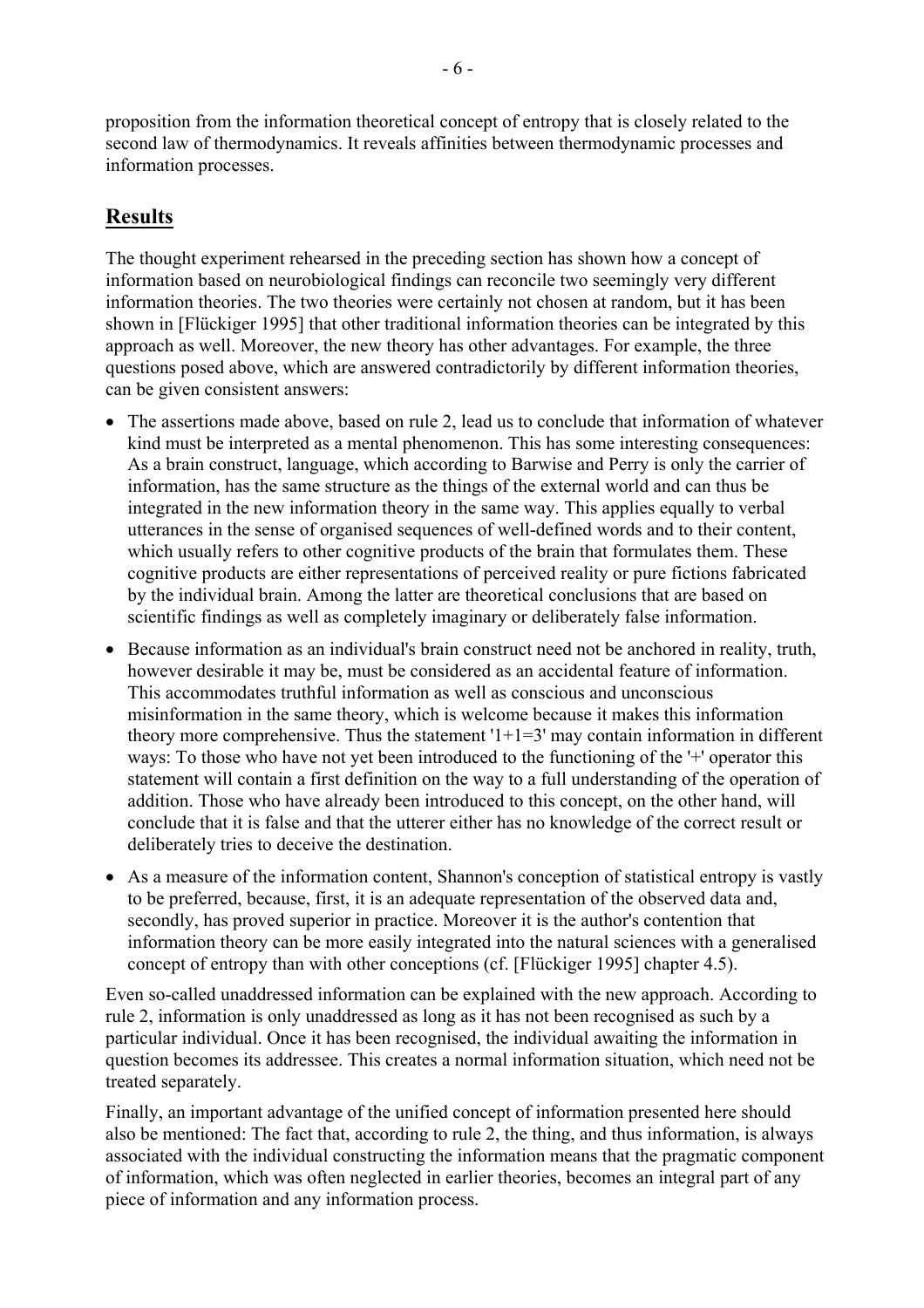#### **Final remarks**

In conclusion, I should like to add two remarks to relate this paper to other lectures at FIS 96:

- The present approach was misunderstood by several participants as being a contribution to an obsolete so-called syntactic information theory, probably because it proposes Shannon's concept of entropy as a measure for information. However, it is not the author's aim to revive Shannon's theory of communication, but to apply Shannon's conception of a measure for information to the information theory presented here. I want to present a theory, in which the semantic and the pragmatic aspects of information are considered as central (cf. [Flückiger 1995] chapter 3).
- The leading idea of our conference, Koichiro Matsuno's statement according to which a principle of information science is - unlike in physics - "actio non est reactio", whereby the difference between "actio" and "reactio" represents a measure of information, is to be concretised in the present article. An information process ("actio"), which is to be understood as an individual's private process, doesn't primarily cause an adequate reaction, but leads to the enlargement of the individual's brain structure ("non est reactio"). As an effect thereof we diagnose an augmentation of the individual's capacity to interact with its surroundings. From a phenomenological viewpoint it seems evident that this rather ", mysterious" result may be quantified by the also ", mysterious" concept of entropy.

With these statements I would like to conclude my all in all positive answer to the topic of our conference: ..The Quest for a Unified Theory of Information".

#### **References**

- [Barwise/Perry 1983]: Barwise, Jon, Perry, John, "Situations and Attitudes", Cambridge, Mass. and London, England: MIT Press, 1983.
- [Devlin 1992]: Devlin, Keith J., "Logic and Information", Cambridge University Press, Cambridge, 1992.
- [Dretske 1981]: Dretske, Fred Irving, "Knowledge and the Flow of Information", Basil Blackwell, Oxford, 1981.
- [Ebeling 1991]: Ebeling, Werner, "Chaos Ordnung Information, Selbstorganisation in Natur und Technik", Verlag Harri Deutsch, Frankfurt am Main, Thun, 1991.
- [Flückiger 1995]: Flückiger, Federico, "Beiträge zur Entwicklung eines vereinheitlichten Informationsbegriffs", Inauguraldissertation der Philosophisch-naturwissenschaftlichen Fakultät der Universität Bern, Bern, 1995. (http://splendor.unibe.ch/Federico.Flueckiger)
- [MacKay 1969]: MacKay, Donald M., "Information, Mechanism and Meaning", The MIT. Press, Cambridge, Massachusetts, and London, England, 1969.
- [Nauta 1970]: Nauta, Doede Jr., "The Meaning of Information", Mouton, The Hague, Paris, 1970.
- [Peters 1967]: Peters, Johannes, "Einführung in die allgemeine Informationstheorie", Kommunikation und Kybernetik in Einzeldarstellungen, Band 6, Springer, Berlin, Heidelberg, New York, 1967.

[Quine 1960]

Quine, Willard van Orman, 'Word and Object', Cambridge, Mass.: MIT Press, 1960.

[Shannon 1969]: Shannon, Claude E., Weaver, Warren, "The Mathematical Theory of Communication", the University of Illinois Press, Urbana, Chicago, London, Fourth Printing of the Paperback Edition, 1969, Original Edition, 1948.